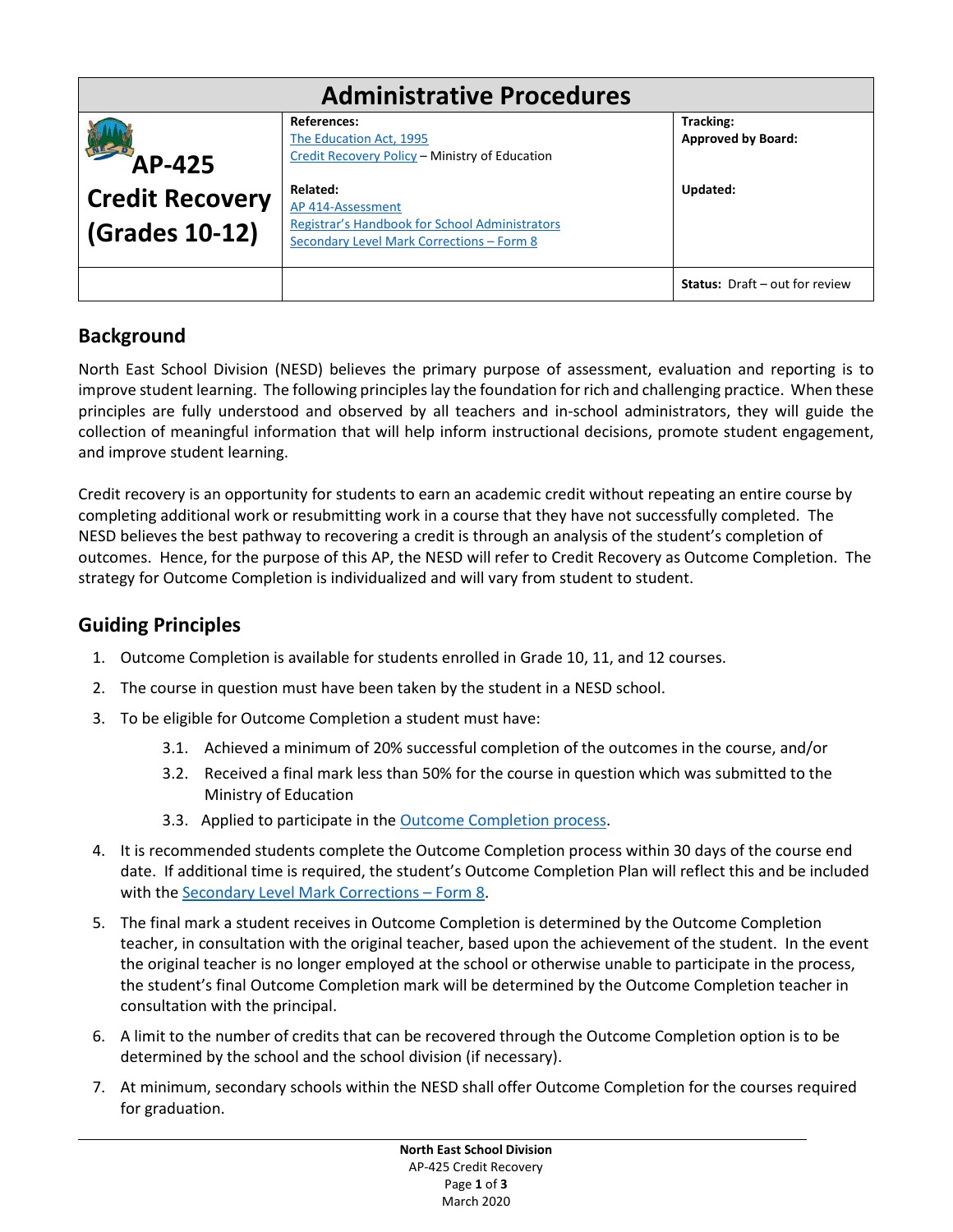## **Roles and Responsibilities**

- 1. Student:
	- a. The student shall apply for Outcome Completion to the Outcome Completion Team within five (5) days of the course end date. This allows for the teacher and administrator to identify the required outcomes that must be achieved and approve an Outcome Completion Plan.

#### 2. Teacher:

- a. Identify students who may be eligible for the Outcome Completion option and notify the Outcome Completion team by the final day of each semester.
- b. In the event the original teacher is no longer employed by the school or school division, the principal may authorize a supervising teacher in the course to assist with the Outcome Completion process.
- c. Determine the outcomes to be recovered and the assessment needed for the final mark record.
- d. Collaborate as required with the Outcome Completion Team to create the Outcome Completion Plan.
- e. Provide support for the student to implement and complete the requirements detailed in the Outcome Completion Plan.
- f. Communicate the Outcome Completion plan with parent/guardian.

#### 3. Principal:

- a. Appoint a school team that determines eligibility for Outcome Completion.
	- i. The team will include at least one of the school's administrators, career guidance personnel, original teacher (or supervising teacher), other members as required.
- b. Approve the Outcome Completion Plan.
- c. In the event the original teacher is no longer employed at the school, assign a supervising teacher to assess the course work detailed in the Outcome Completion Plan.
- d. Authorize the final mark record change to the Ministry of Education [\(Secondary level Mark](https://publications.saskatchewan.ca/#/products/73937)  [Corrections -](https://publications.saskatchewan.ca/#/products/73937) Form 8).
- e. Ensure the Outcome Completion Plan is placed in the student's cumulative folder.
- 4. Central Office Leaders:
	- a. In the event the original teacher is no longer employed at the school, approve a supervising teacher to assess the course work detailed in the Outcome Completion Plan.
	- b. Approve the final mark record change to the Ministry of Education (Secondary Level Mark [Corrections -](https://publications.saskatchewan.ca/#/products/73937) Form 8).
	- c. Ensure mark changes through the Outcome Completion process are completed with the SDS by an authorized school official with 30 days of the original course end date, if possible.
	- d. If a mark is changed after 30 days of the original course end date, complete and submit the [Secondary Level Mark Corrections -](https://publications.saskatchewan.ca/#/products/73937) Form 8 with supporting documentation and principal and superintendent signatures to Ministry of Education – Student and Educator Services.
- 5. Ministry:
	- a. Provide schools and school divisions with the authority to change a final mark record within 30 days of a course end date.